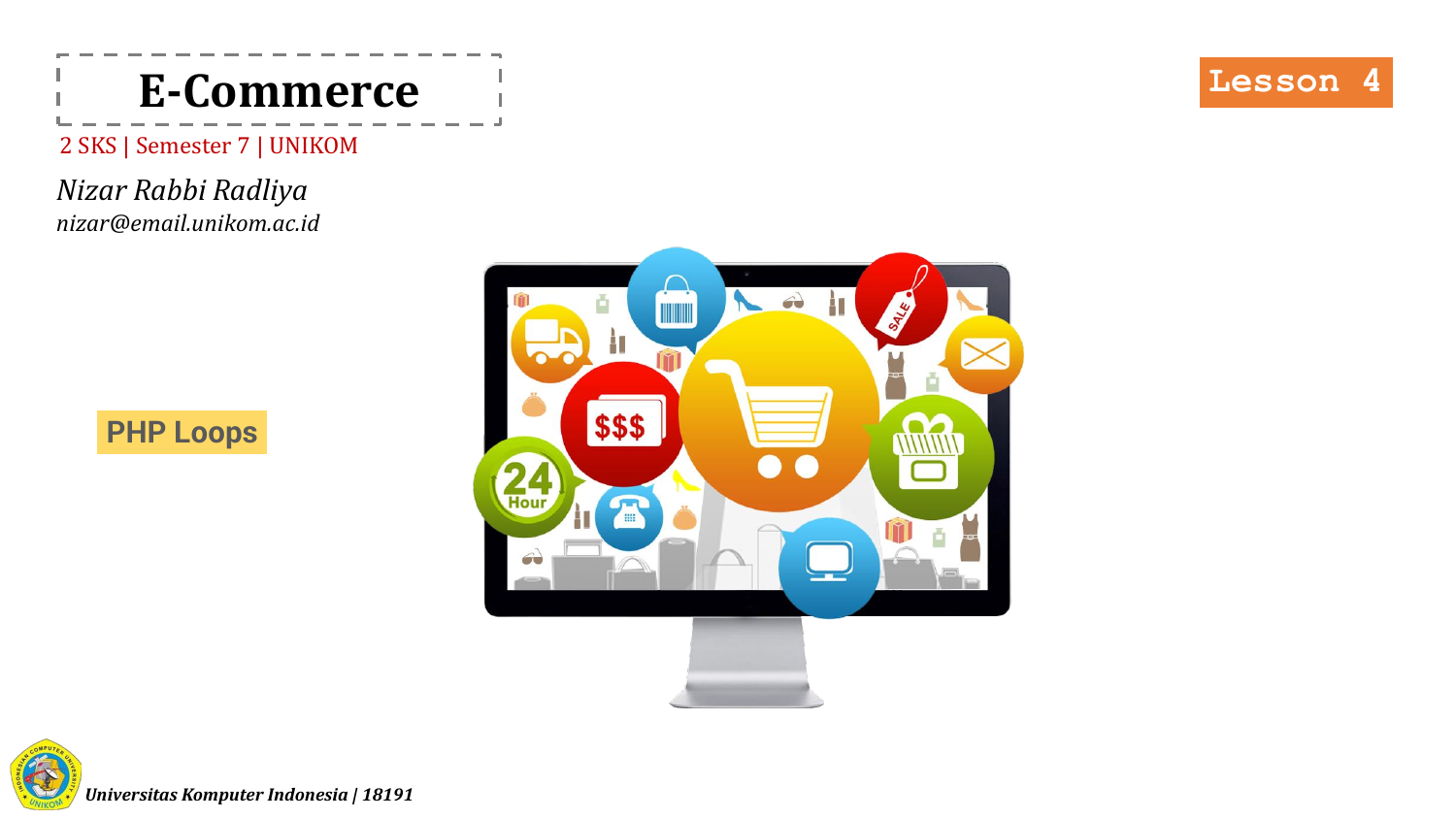

The PHP increment operators are used to increment a variable's value. The PHP decrement operators are used to decrement a variable's value.

| <b>Operator</b> | <b>Name</b>    | <b>Description</b>                                               |
|-----------------|----------------|------------------------------------------------------------------|
| $++$ \$x        | Pre-increment  | Increments $x \rightarrow y$ one, then returns $x \rightarrow y$ |
| $$x++$          | Post-increment | Returns \$x, then increments \$x by one                          |
| $-5x$           | Pre-decrement  | Decrements \$x by one, then returns \$x                          |
| <u> Sх--</u>    | Post-decrement | Returns \$x, then decrements \$x by one                          |

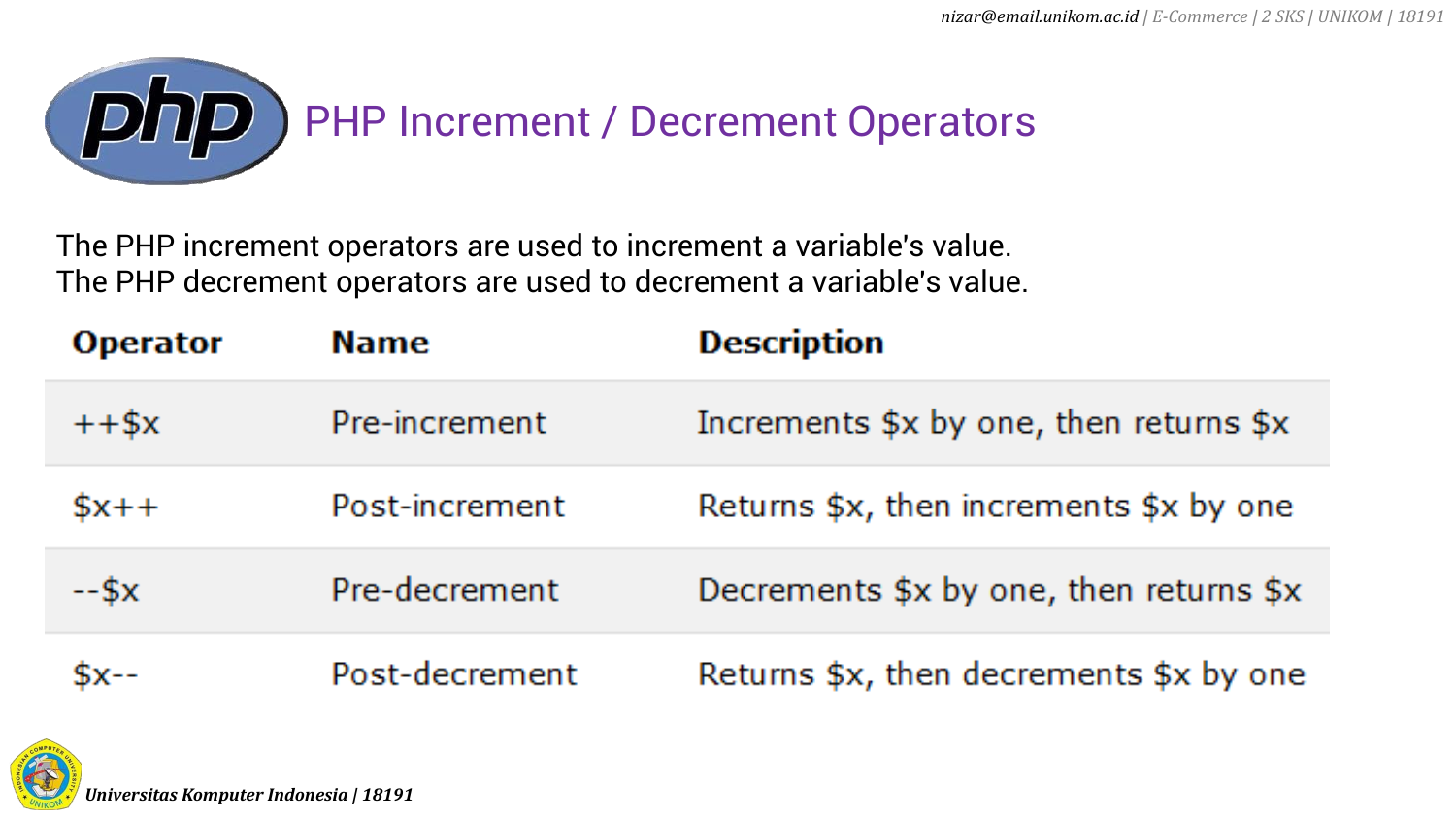

```
<?php
$x = 10;echo ++$x; //result 11
echo "<br/>>";
$x = 10;echo $x++; //result 10
?>
```
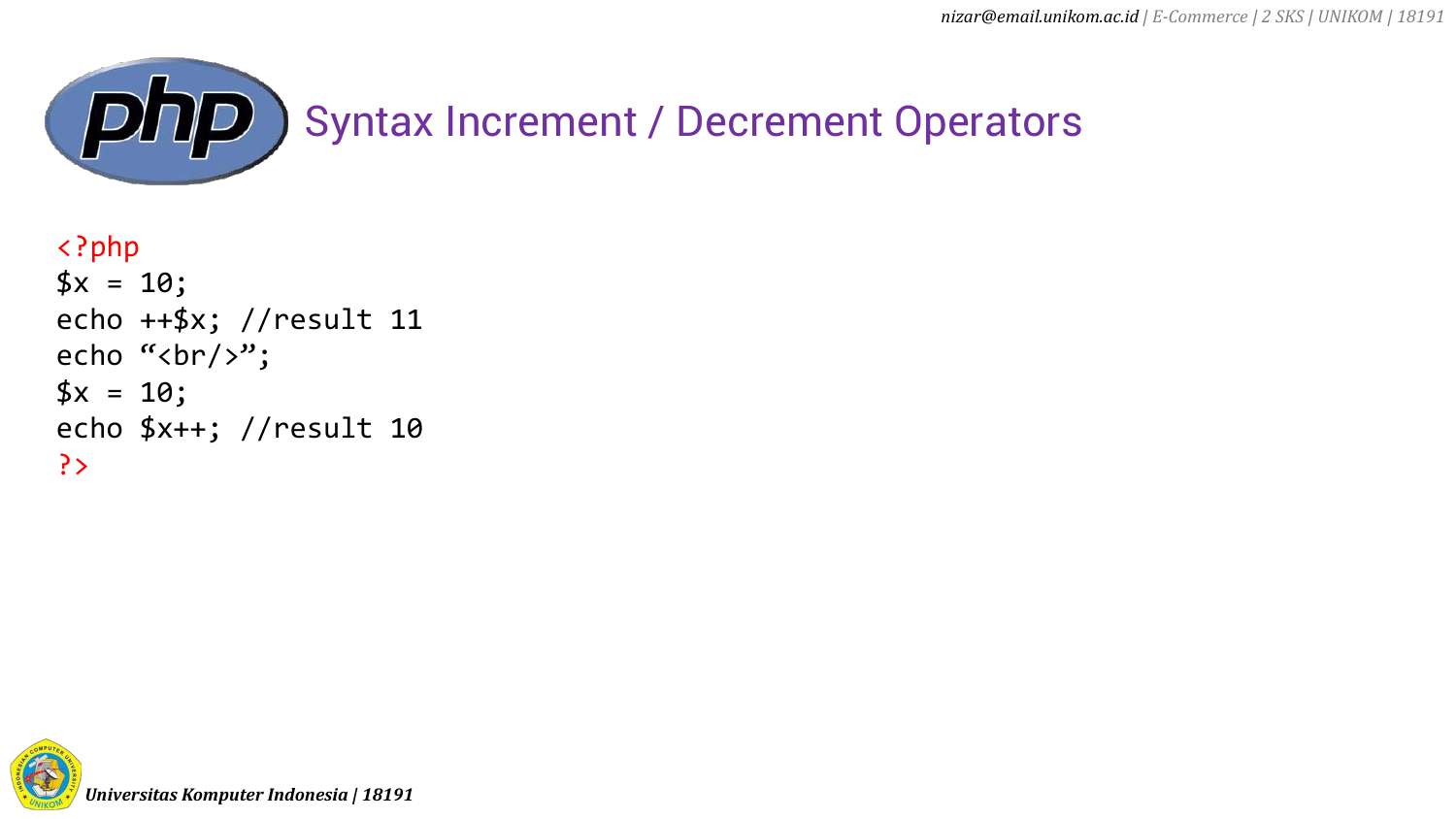

Often when you write code, you want the same block of code to run over and over again in a row. Instead of adding several almost equal code-lines in a script, we can use loops to perform a task like this.

In PHP, we have the following looping statements:

- for loops through a block of code a specified number of times
- while loops through a block of code as long as the specified condition is true
- do...while loops through a block of code once, and then repeats the loop as long as the specified condition is true

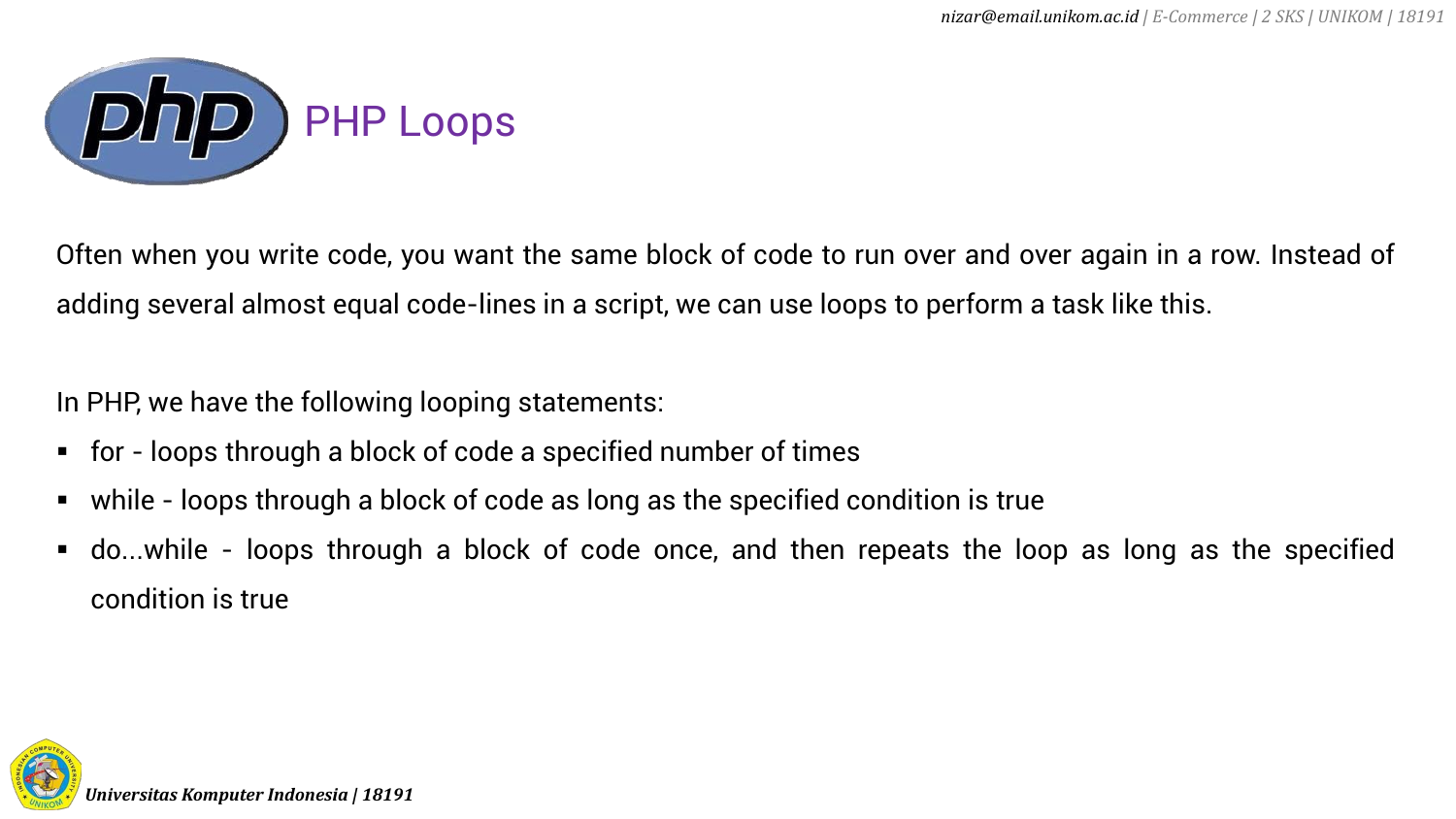

- PHP for loops execute a block of code a specified number of times.
- The for loop is used when you know in advance how many times the script should run.
- *Syntax:*

```
for (init counter; test counter; increment counter) {
    code to be executed;
}
```
Parameters:

- $\blacksquare$  init counter: Initialize the loop counter value
- test counter: Evaluated for each loop iteration. If it evaluates to TRUE, the loop continues. If it evaluates to FALSE, the loop ends.
- increment counter: Increases the loop counter value

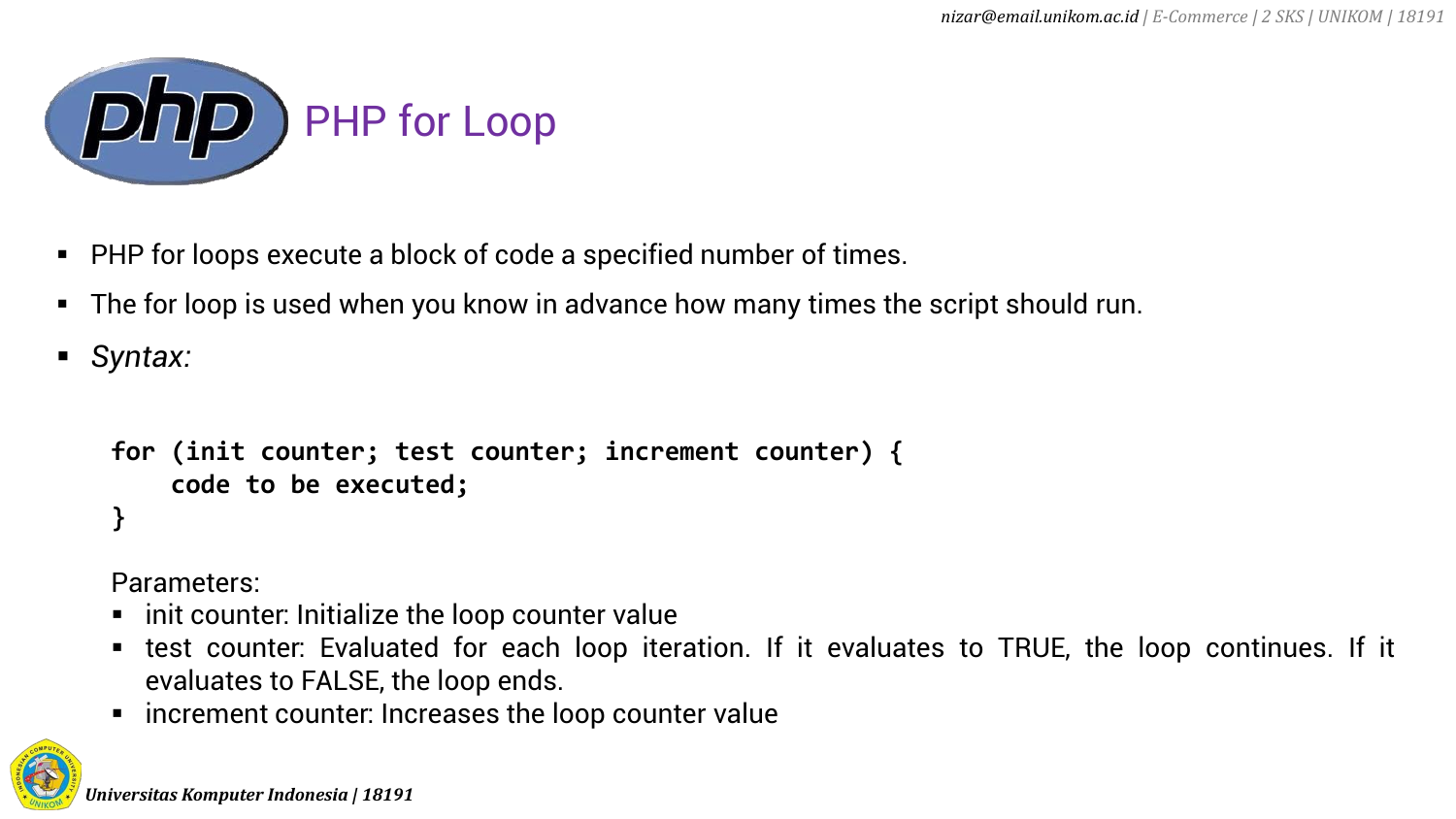

```
<?php
for (\frac{4}{x} = 1; \frac{4}{x} < 5; \frac{4}{x} + \frac{1}{x}) {
      echo "The number is: *x <br>";
}
?>
```
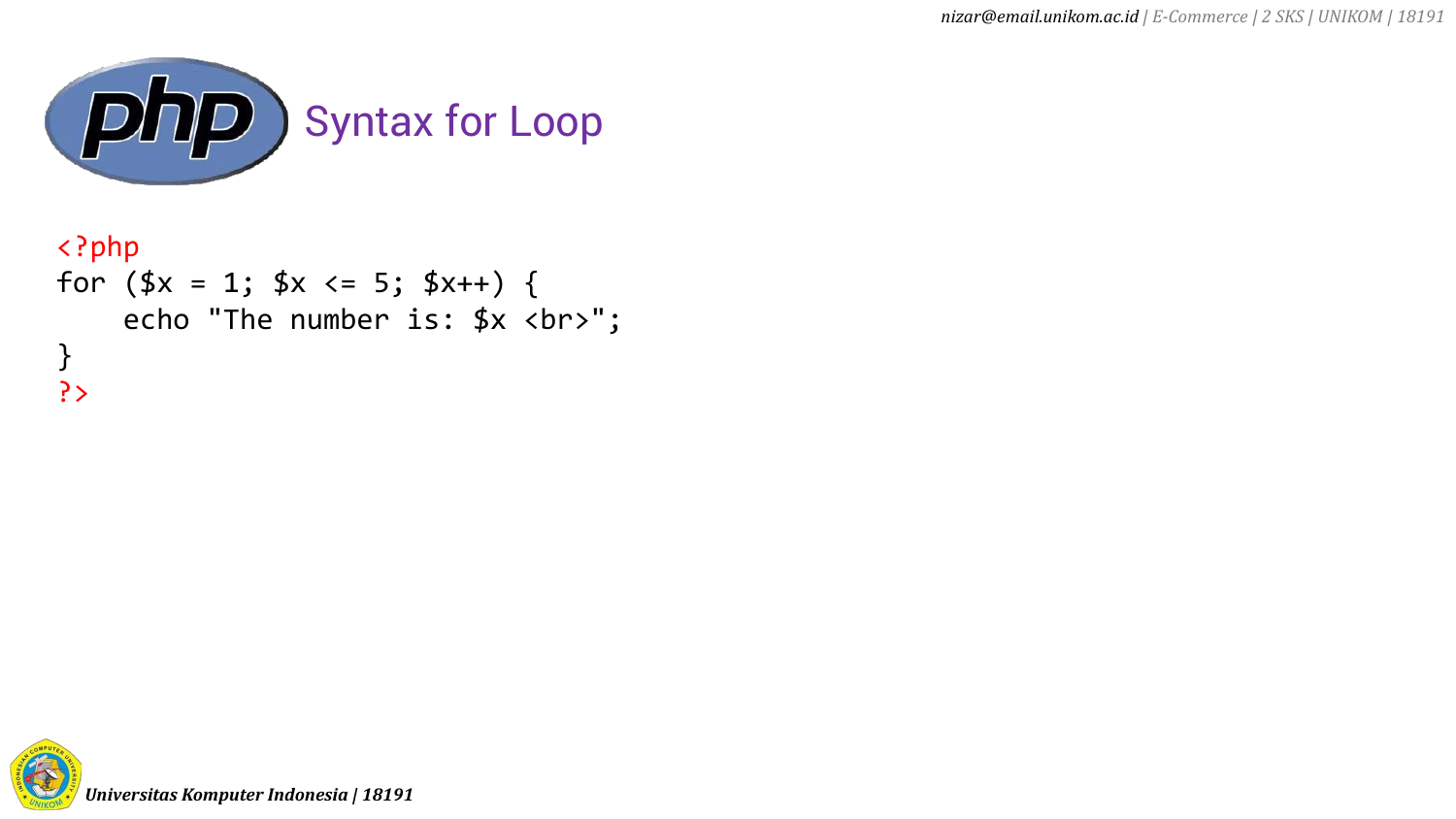

The while loop executes a block of code as long as the specified condition is true.

Syntax:

}

```
while (condition is true) {
```

```
code to be executed;
```
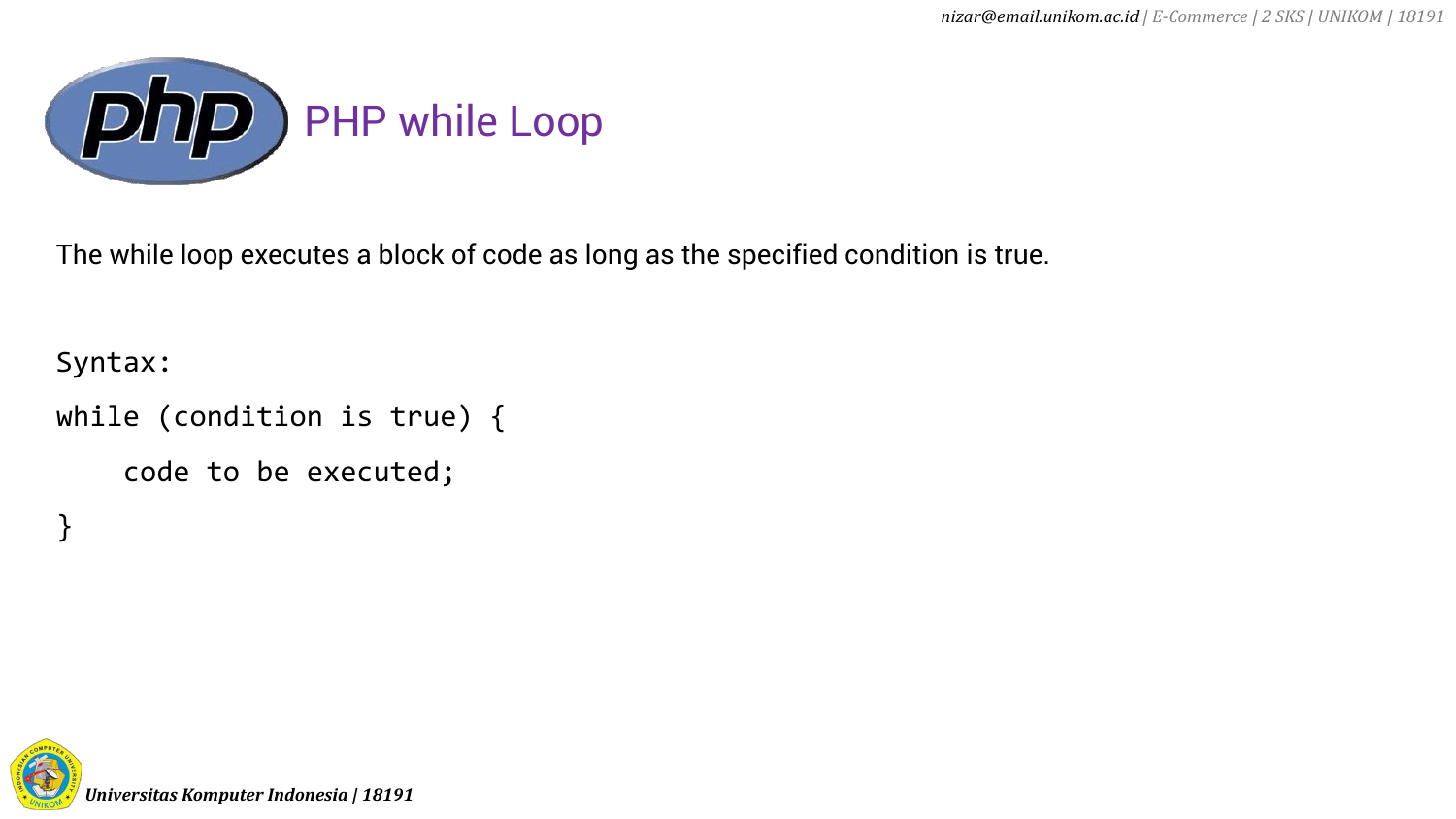

The example below first sets a variable  $\Diamond x$  to 1 ( $\Diamond x = 1$ ). Then, the while loop will continue to run as long as  $\forall x$  is less than, or equal to 5 ( $\forall x \leq 5$ ).  $\forall x$  will increase by 1 each time the loop runs ( $\forall x$ ++):

```
<?php
3x = 1;
while($x \leq 5) {
    echo "The number is: *x <br>";
    $x++;}
?>
```
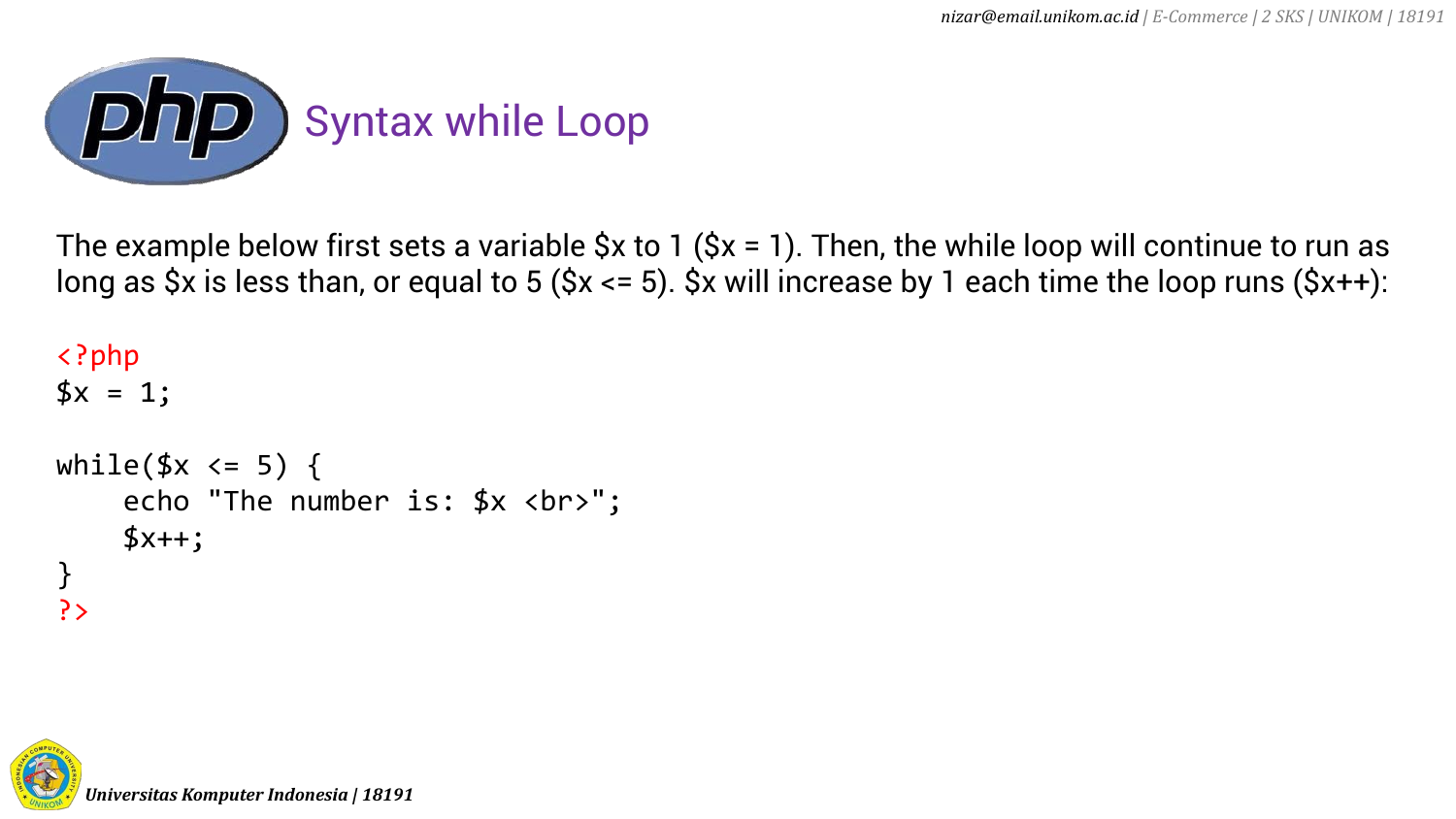

The do...while loop will always execute the block of code once, it will then check the condition, and repeat the loop while the specified condition is true.

Syntax:

do {

```
code to be executed;
```
} while (condition is true);

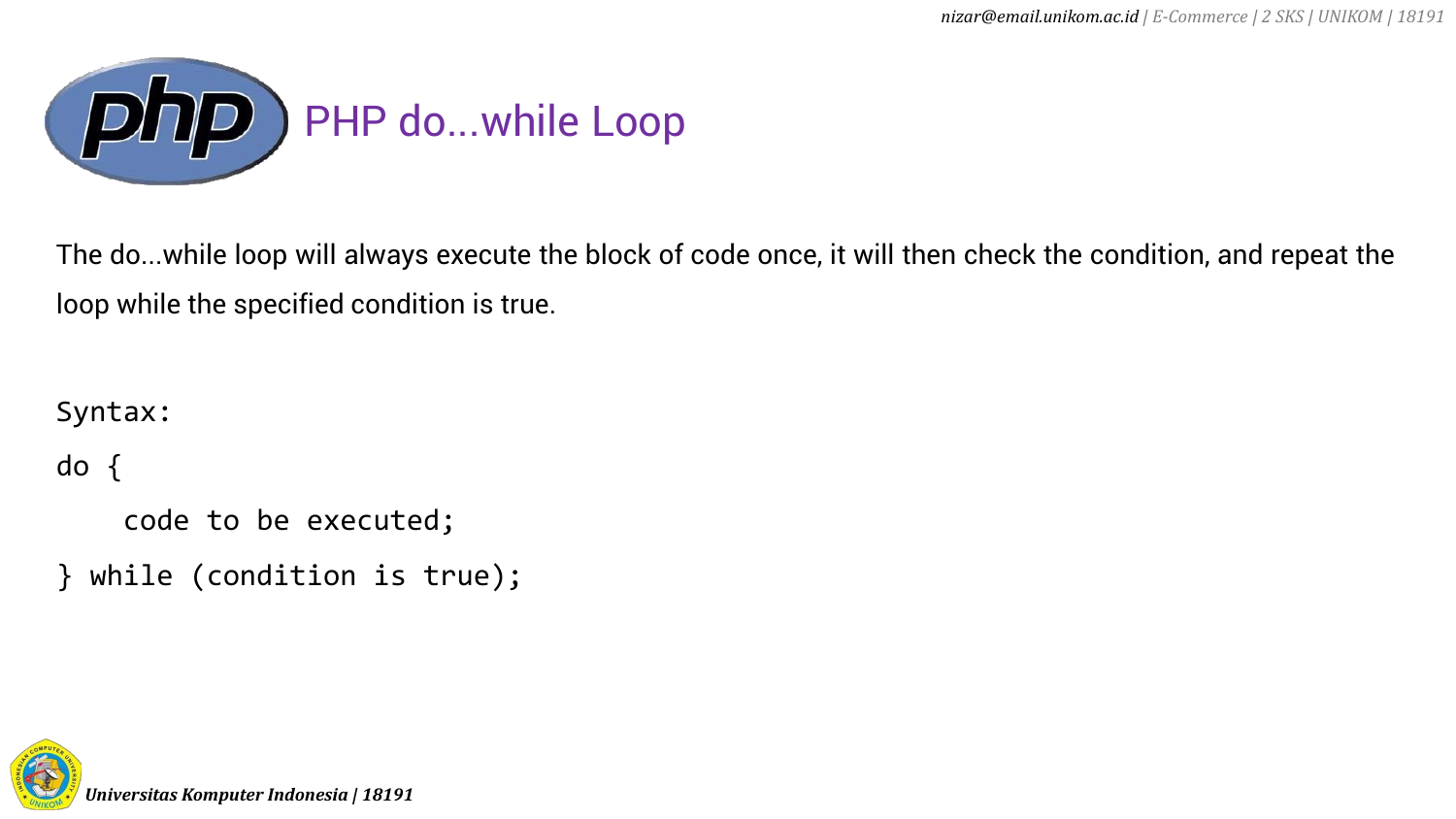

The example below first sets a variable  $\zeta x$  to 1 ( $\zeta x = 1$ ). Then, the do while loop will write some output, and then increment the variable \$x with 1. Then the condition is checked (is \$x less than, or equal to 5?), and the loop will continue to run as long as \$x is less than, or equal to 5:

```
<?php
$x = 1;do {
    echo "The number is: *x <br>";
    $x++;} while (\frac{5}{x} < 5);?>
```
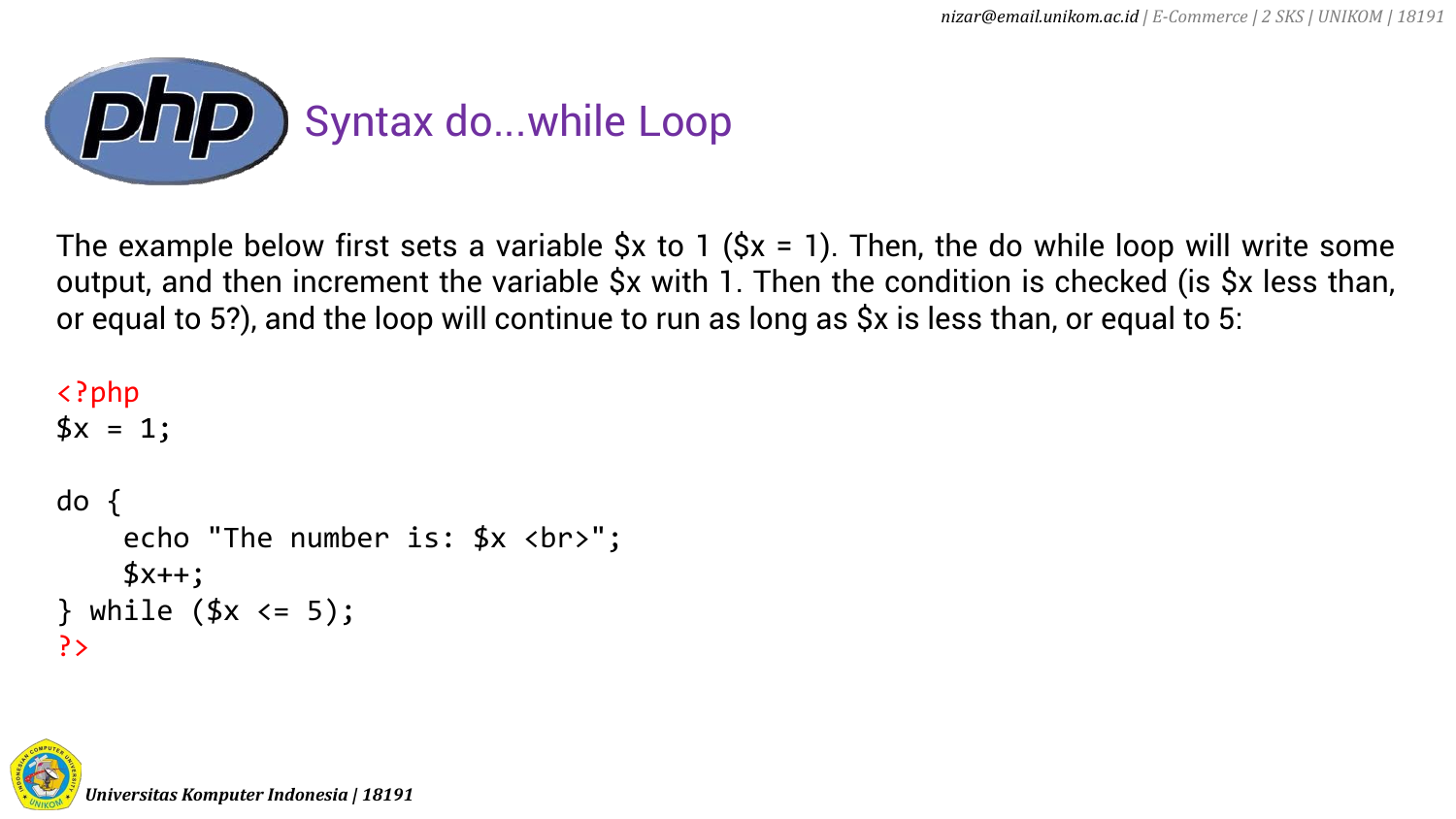

Notice that in a do while loop the condition is tested AFTER executing the statements within the loop. This means that the do while loop would execute its statements at least once, even if the condition is false the first time.

The example below sets the \$x variable to 6, then it runs the loop, and then the condition is checked:

```
<?php
3x = 6;
```

```
do {
    echo "The number is: *x <br>";
    $x++;while (\frac{4}{x} < 5);?>
```
*Universitas Komputer Indonesia | 18191*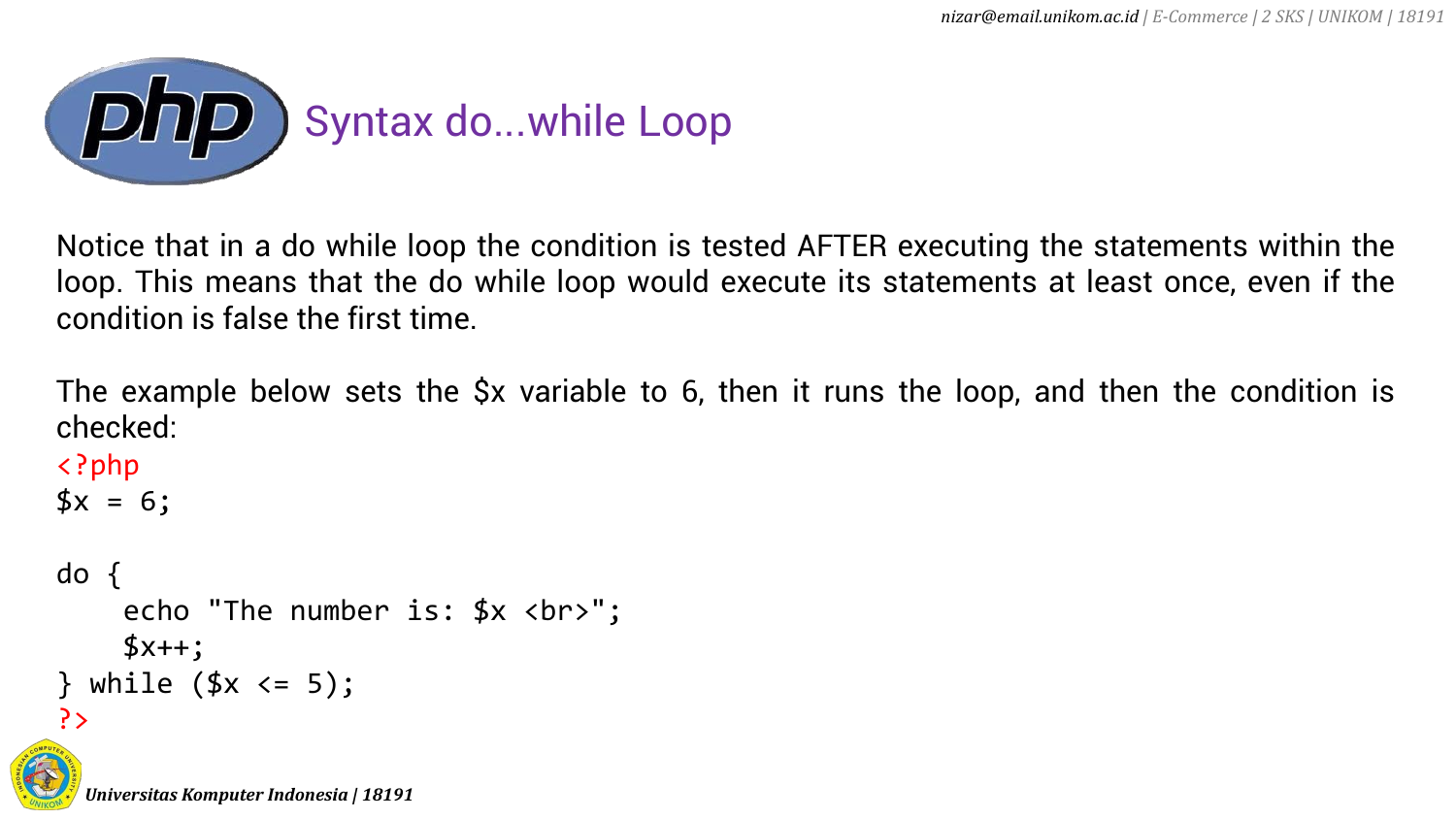

## <?php

```
for (\frac{4}{x} = 1; \frac{4}{x} < 5; \frac{4}{x} + \frac{1}{x}) {
           echo "Row: $x Column: ";
      for (\frac{4}{9}y = 1; \frac{4}{9}y \le 5; \frac{4}{9}y++) {
                     echo "$y ";
           }
           echo "<br>";
```


}

*Universitas Komputer Indonesia | 18191*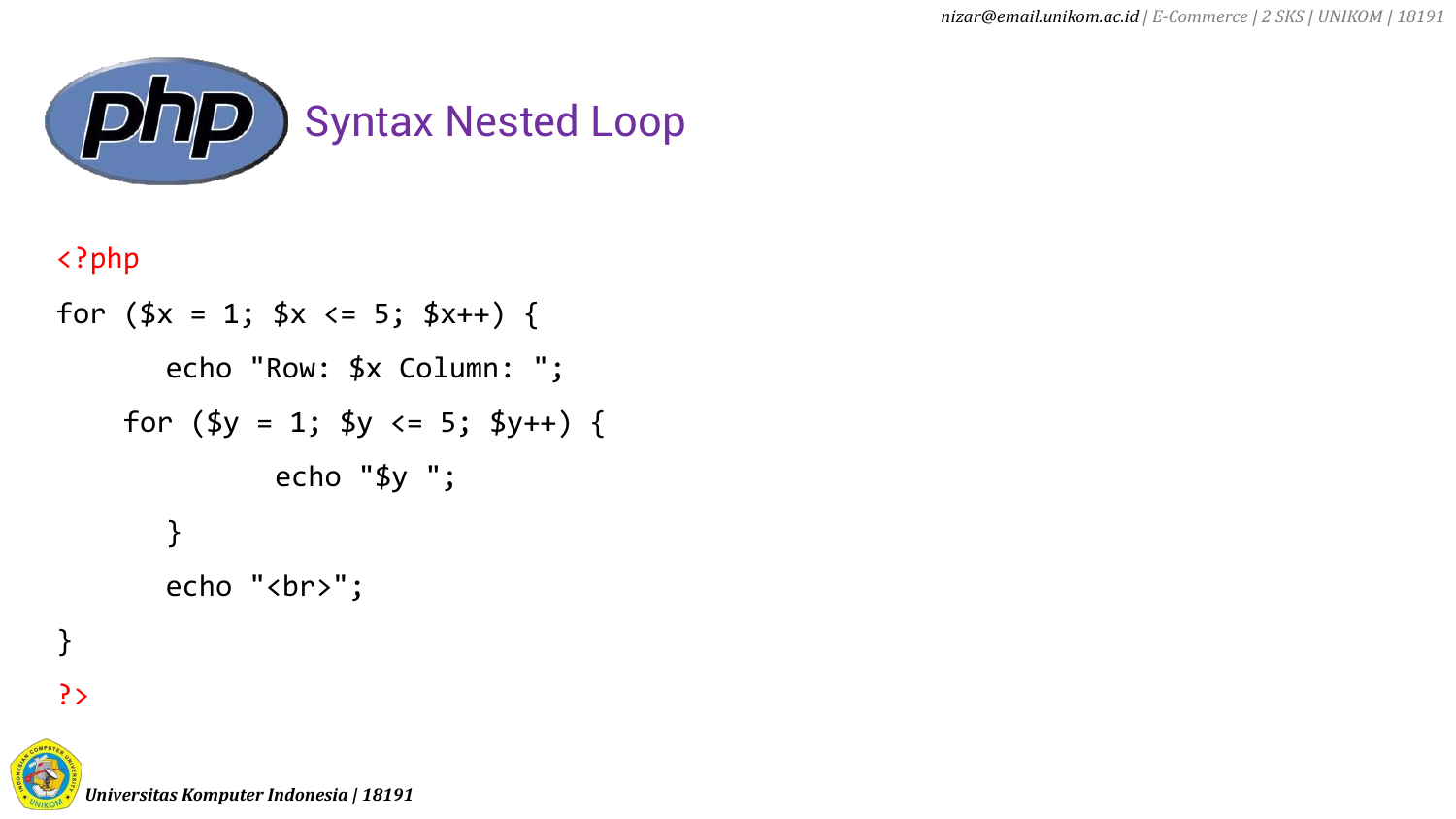

Mencetak bilangan ganjil diantara 10 s/d 50.

Contoh outputnya :

11 13 15 17 19 21 23 25 27 29 31 33 35 37 39 41 43 45 47 49

Mencetak bilangan ganjil diantara 10 s/d 50, lalu hitung ada berapa Contoh outputnya :

11 13 15 17 19 21 23 25 27 29 31 33 35 37 39 41 43 45 47 49

Jumlah bilangan ada : 20

Mencetak bilangan genap bukan kelipatan 4 diantara 10 s/d 50.

Contoh outputnya : 10 14 18 22 26 30 34 38 42 46 50

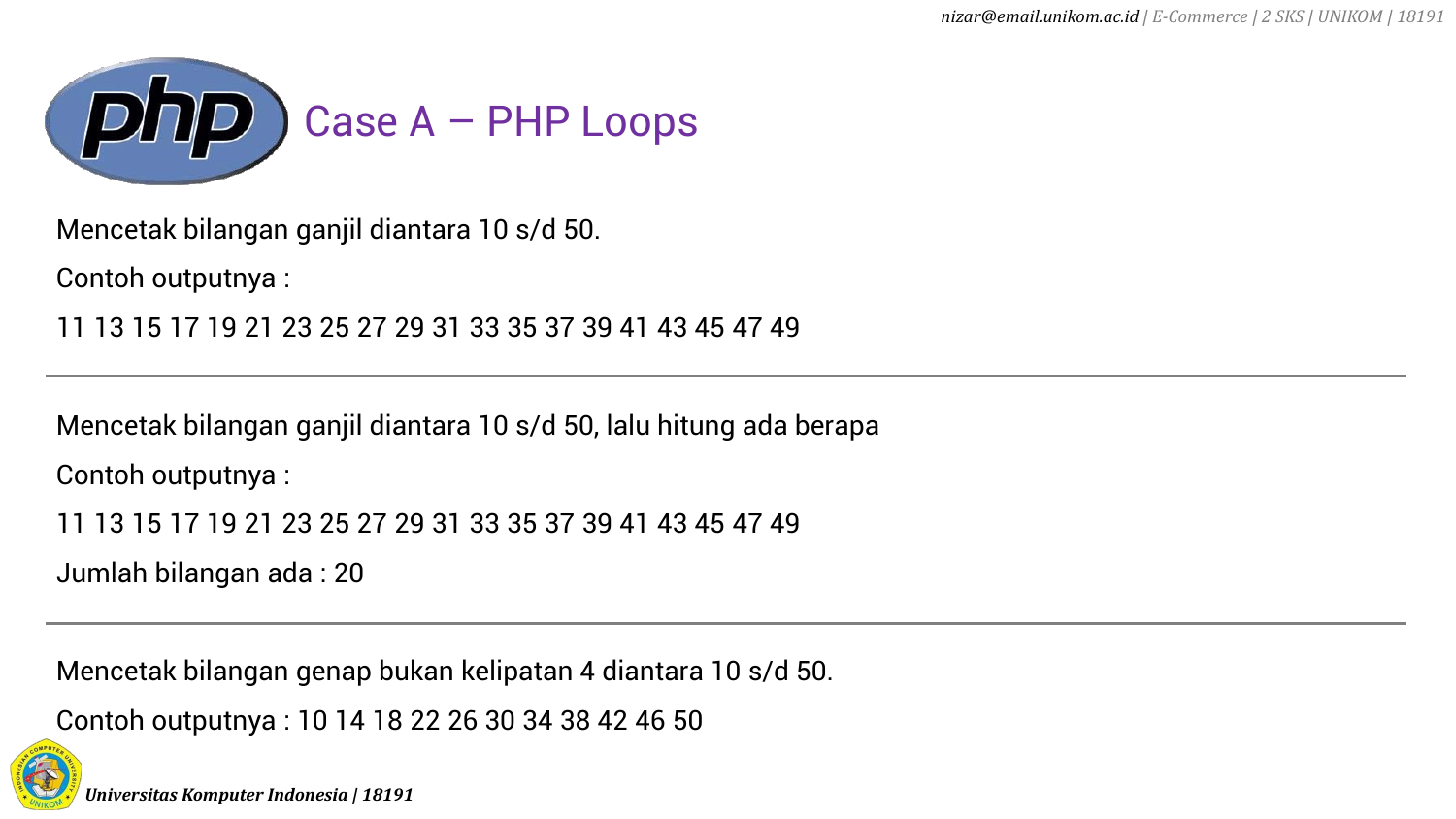

Tampilkan menggunakan nested loop:

\* \* \* \* \*

\* \* \* \* \*

- \* \* \* \* \*
- \* \* \* \* \*
- \* \* \* \* \*

Tampilkan menggunakan php nested loops dan php conditionals:

- \* \* \* \* \*
- \* \* \* \*
- \* \* \*
- \* \*
- 
- \*

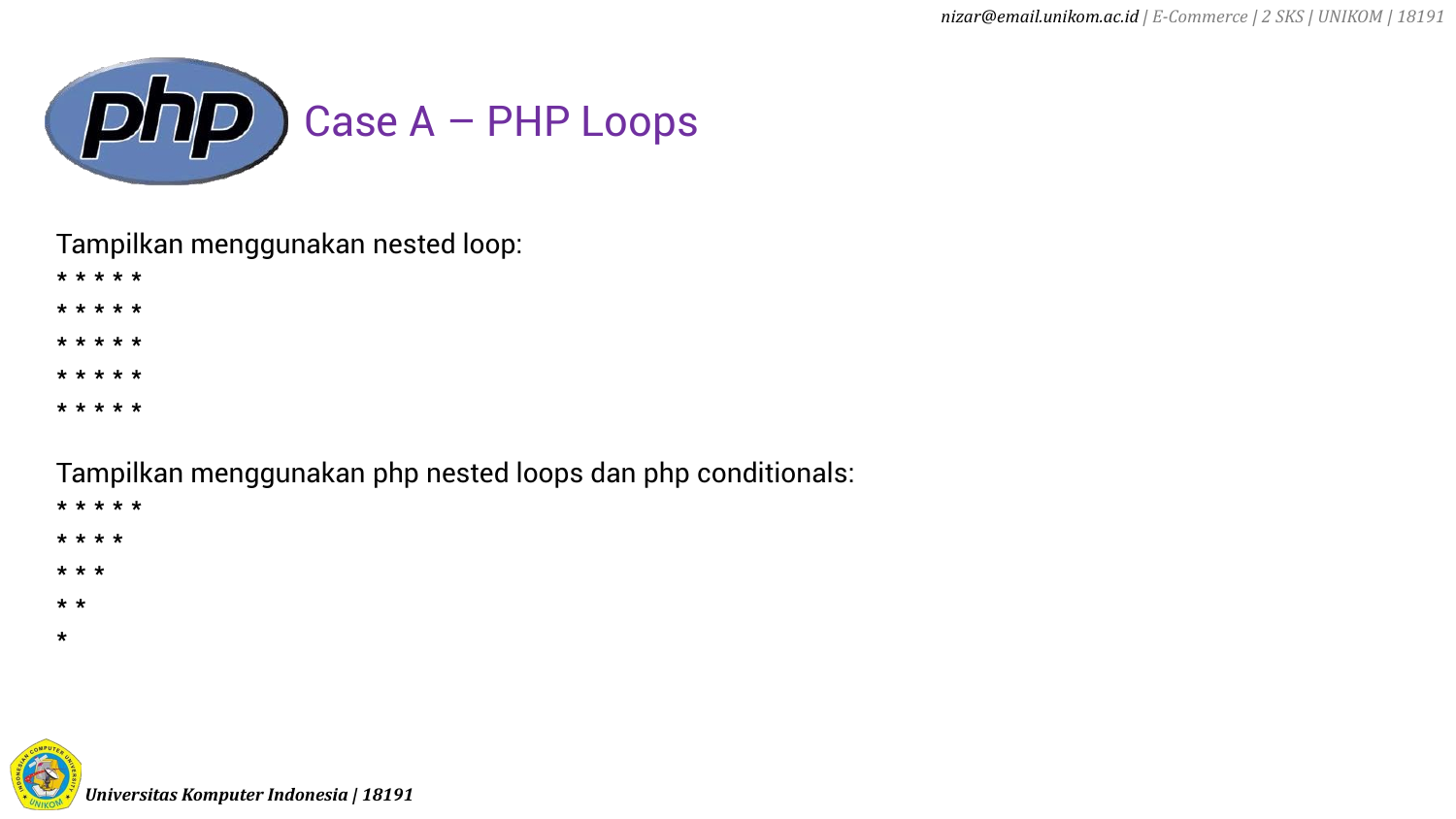

Mencetak bilangan genap diantara 10 s/d 50.

Contoh outputnya :

10 12 14 16 18 20 22 24 26 28 30 32 34 36 38 40 42 44 46 48 50

Mencetak bilangan genap diantara 10 s/d 50, lalu hitung ada berapa Contoh outputnya :

10 12 14 16 18 20 22 24 26 28 30 32 34 36 38 40 42 44 46 48 50

Jumlah bilangan ada : 21

Mencetak bilangan ganjil bukan kelipatan 3 diantara 10 s/d 50.

Contoh outputnya : 11 13 17 19 23 25 29 31 33 35 37 41 43 47 49

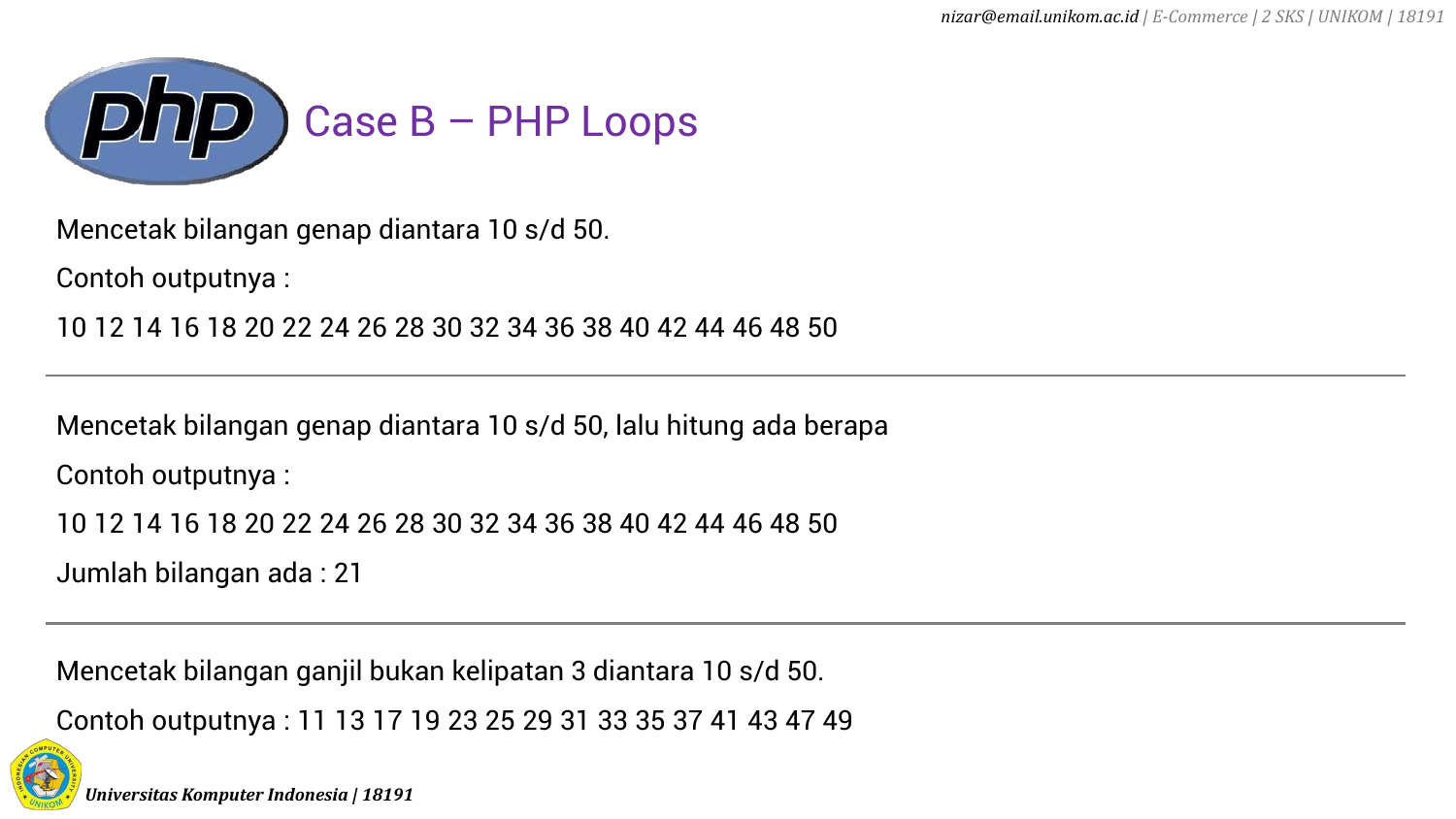

Tampilkan menggunakan nested loop:

\* \* \* \* \*

\* \* \* \* \*

\* \* \* \* \*

\* \* \* \* \*

\* \* \* \* \*

Tampilkan menggunakan php nested loops dan php conditionals:

\*

\* \*

\* \* \*

\* \* \* \*

\* \* \* \* \*